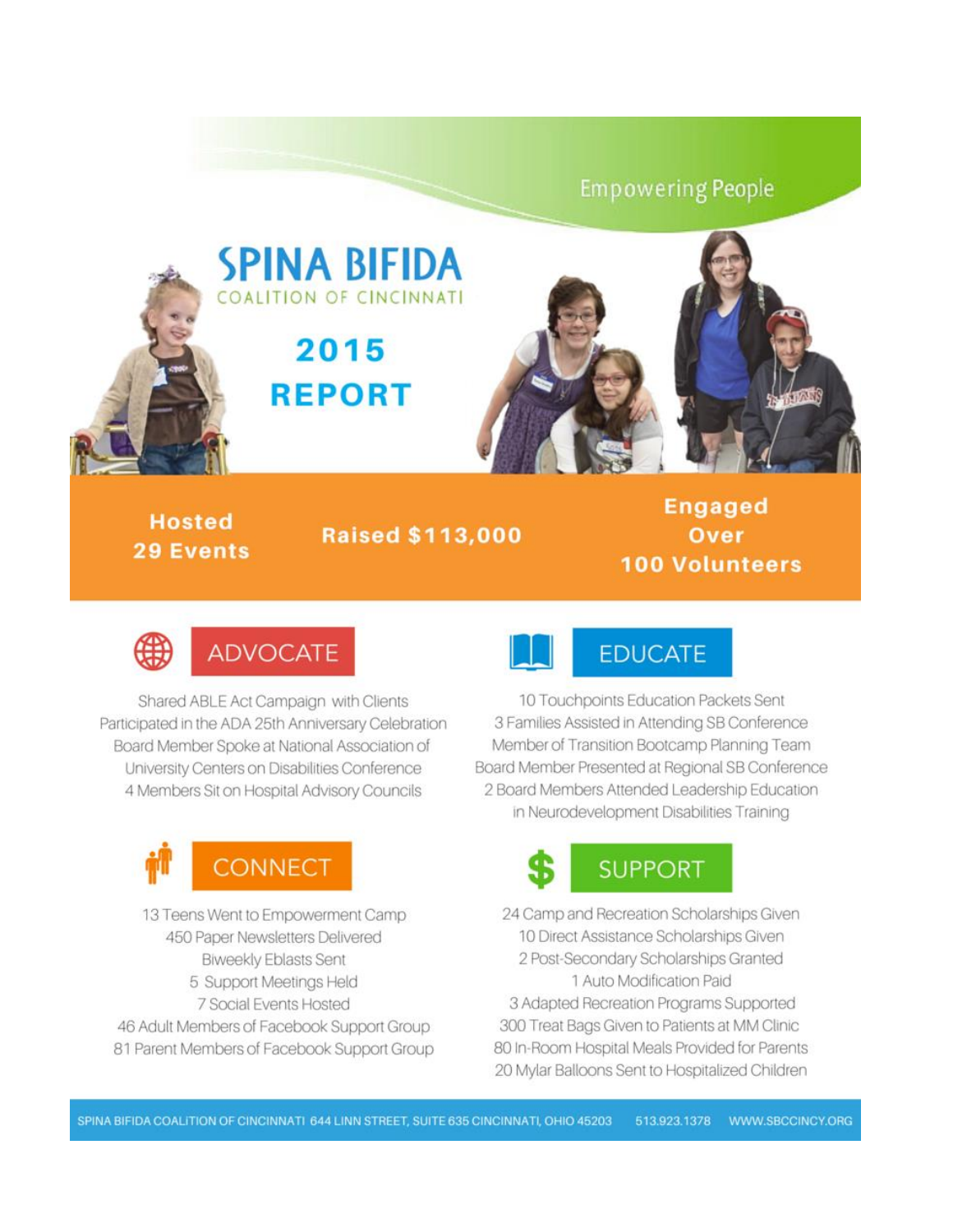

### **SBCC MISSION**

The Coalition's mission is to promote and enhance the lives of all affected by Spina Bifida.

### **SBCC VISION**

Empowering People. People with Spina Bifida can achieve their maximum potential with support, information, and accommodations through: education, parental support, social networking, advocacy and public awareness.

### **SBCC Service Area**

The Spina Bifida Coalition of Cincinnati services southern Ohio, southeastern Indiana and northern Kentucky, including Adams, Boone, Brown, Butler, Campbell, Clermont, Clinton, Dearborn, Franklin, Hamilton, Highland, Jefferson, Kenton, Ohio, Ripley, Switzerland and Warren counties.

#### **Who We Serve**

Designed to be a family support organization, SBCC endeavors to provide support in a variety of ways to segments of our population. Here is a brief overview of that service:

- Newly diagnosed families Families children less than 3 years old
- Families with children with SB from 3 years old through Kindergarten
- Families with elementary school aged children with SB
- Families with middle school aged children with SB
- Families with high school aged children with SB
- Teen girls with SB Young adults with SB (transitioning to college/independent living/out of high school )
- Adult women and men with SB.
- Parents of adults with SB. Advocacy for the general disabled population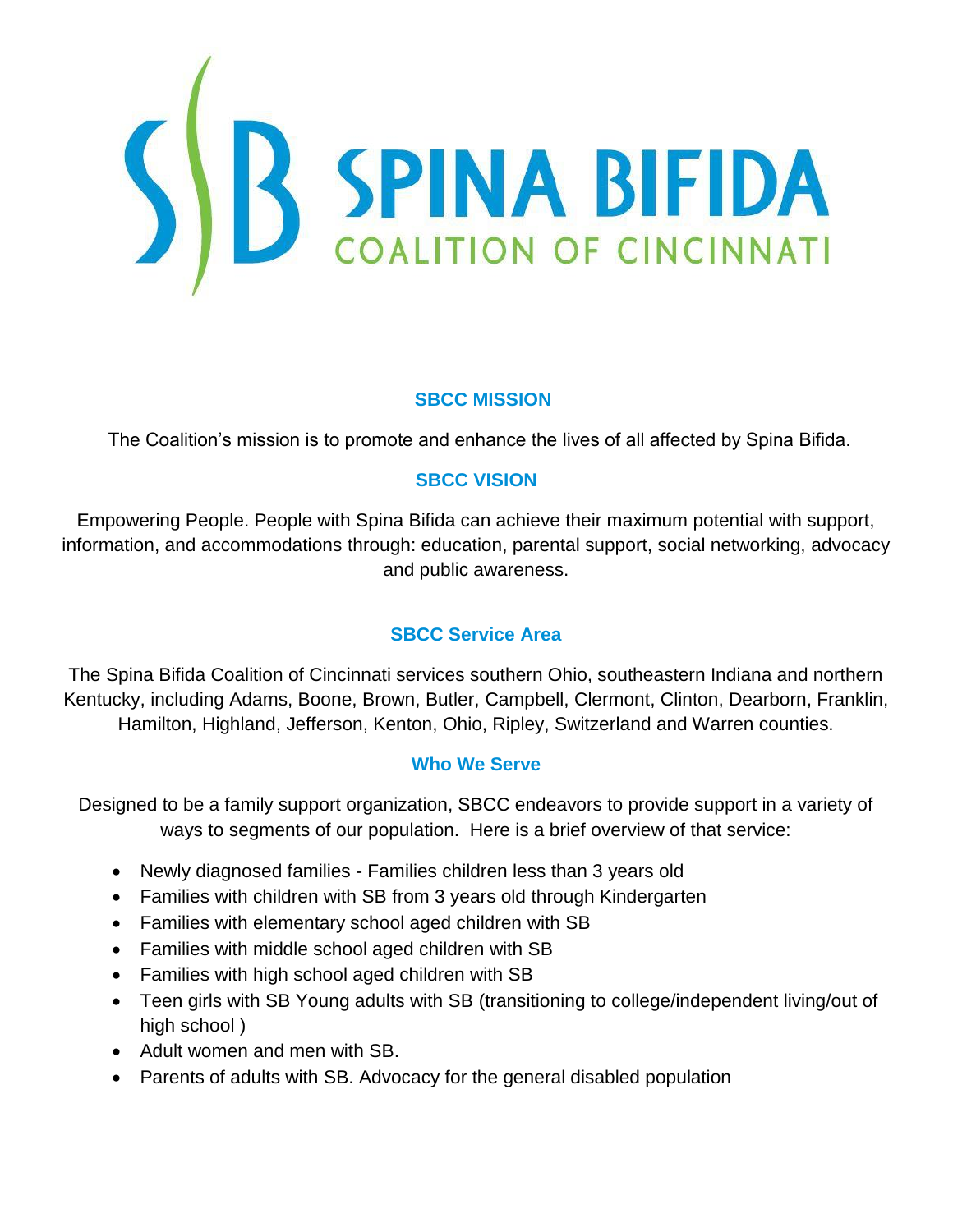### **Who We Are**

The Spina Bifida Coalition of Cincinnati is a 501(c)3 organization working since 1973 to enrich the lives of those affected by Spina Bifida. We are parents, professionals and adults with Spina Bifida collaborating to offer programs and resources to families in the tri-state.

There are currently approximately **450** families identified in our Data base indicating that they are a parent/caregiver or individual with SB.

Our partners at the Center for Spina Bifida at Cincinnati Children's Hospital Medical Center indicate that this number is not far off from the families seen through the Clinic. We have recently initiated a "Treat bag" for distribution at CCHMC clinic visits. This includes current information and contact information for our coalition. This will be assessed after one year to gage the identified goals of: Creating avenues of engagement for our families and developing a better connection with the clinic staff.

In 2015 we made over **1000** connections with family members.

(A connection would be where the family member either participated in or received support from this coalition. This does include some participation with the same person at several incidences.)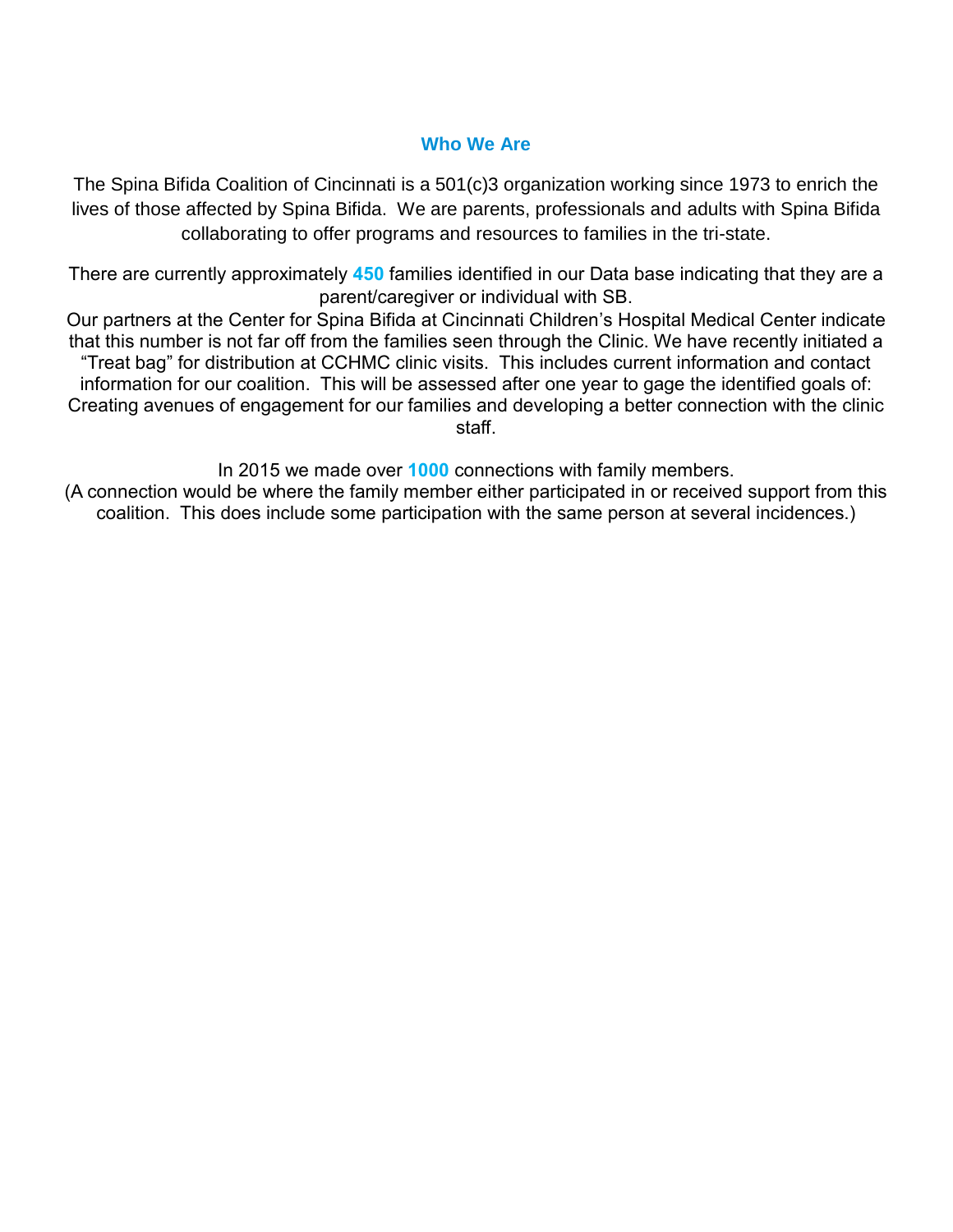## 2015 Highlights

| Social Events - There were 18 events held over the course of the year<br>that gave our families the opportunity to be together to learn, and<br>support each other. These events supported by the attendance of<br>people build community and often feature different locations around<br>the city and included participation in other group events such as<br>attending a baseball game with the educational aspects. These<br>events included holiday themed parties for families as well as 6<br>meetings geared towards education.                                                                                                                                                                                                                     |                        |
|------------------------------------------------------------------------------------------------------------------------------------------------------------------------------------------------------------------------------------------------------------------------------------------------------------------------------------------------------------------------------------------------------------------------------------------------------------------------------------------------------------------------------------------------------------------------------------------------------------------------------------------------------------------------------------------------------------------------------------------------------------|------------------------|
| Newsletter - A hard copy of our newsletter was printed and mailed to<br>approximately 450 addresses three times in 2015. Electronic copies<br>are available on our website to over 6000 constituents.                                                                                                                                                                                                                                                                                                                                                                                                                                                                                                                                                      |                        |
| Touchpoints The packages were a focus of new outreach to various<br>segments of our community. Recipients of past gifts were contacted<br>and sent updates.                                                                                                                                                                                                                                                                                                                                                                                                                                                                                                                                                                                                |                        |
| <b>Outreach:</b> Outreach to families was refreshed this year with a new<br>approach. In addition to the meal tickets and balloons that we share<br>with inpatient families the Clinic Treat Bags were designed. The bags<br>contain a couple of snacks and water and are delivered to every<br>family as they visit the CCHMC Center for Spina Bifida Clinic. The<br>visits are usually long and often come after a morning of testing. The<br>bags are also containing information about the Coalition. We feel<br>that this is a win-win for a collaboration between Clinic and Coalition.<br>Approximately 40 bags every month were used between June and<br>December. The total number of families members impacted by our<br>Outreach efforts is 580 |                        |
| Family Support: SBCC provides dedicated time for our families<br>gather to share their ongoing trials and joys. These opportunities<br>have been offered as both social and educational gatherings.<br>Gathering s for moms, dads, and families have been offered. There<br>were approximately 47 families involved in 2015.                                                                                                                                                                                                                                                                                                                                                                                                                               |                        |
| Community Outreach: SBCC was invited by ReelAbilities to host one<br>of the Films for the festival in early March. The Museum Center was<br>the chosen venue. Our families, board members and invited guests<br>were treated to the film Fixed. Over 100 attendees participated in<br>this and some of the other showings. Another opportunity for SBCC<br>to reach new community members happened when participating in<br>dunnhumby Charity Fair. Chosen of one of dunnhumby charity<br>partners for the year, funds were donated and relationships formed<br>to assist SBCC with creating new brochures for our signature Walk<br>Roll.                                                                                                                 | ReelAbilitie<br>Fixed: |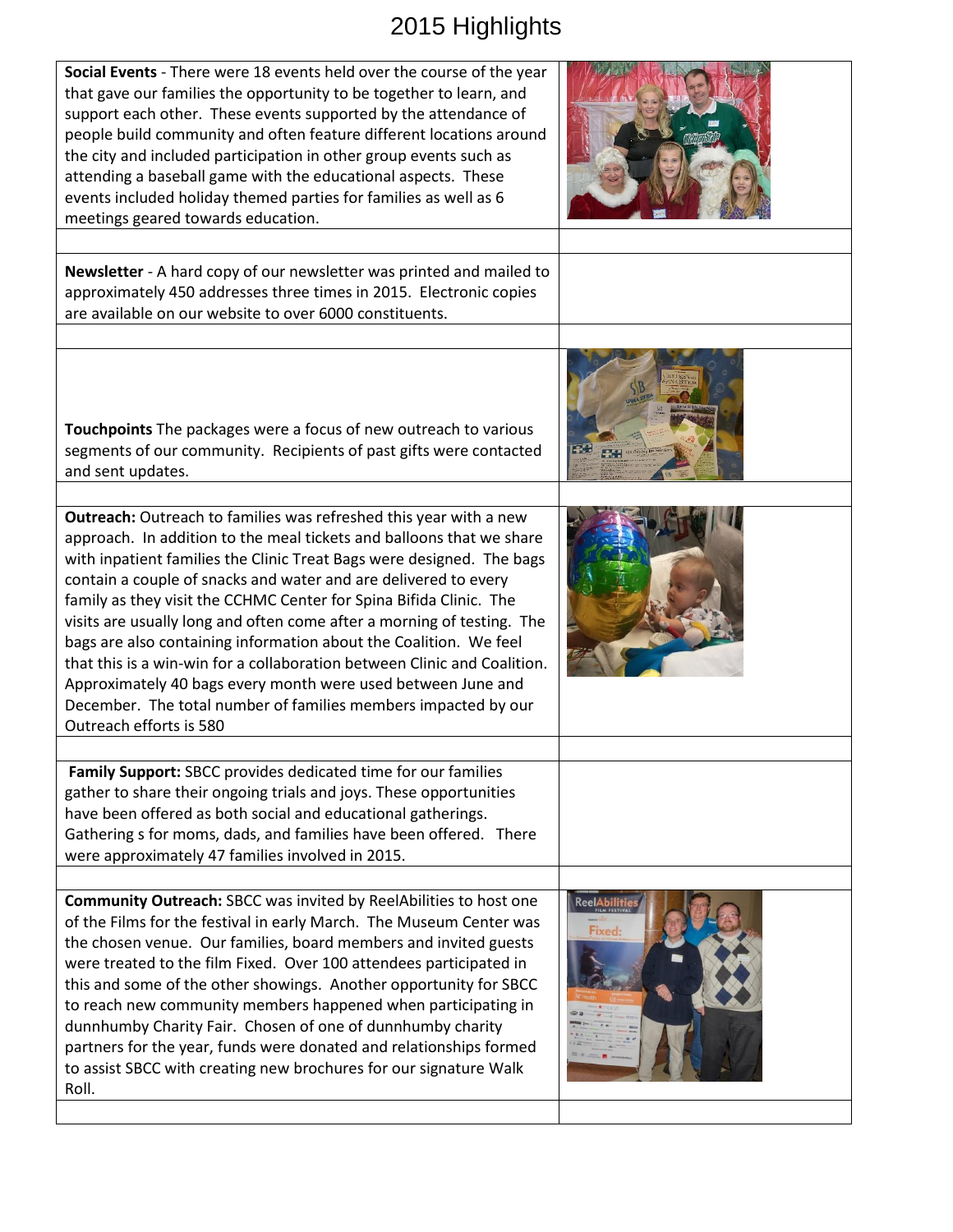| Collaborative Programs by joining with other local agencies, we are<br>better able to provide our families with the resources and knowledge<br>that they need to raise active and healthy children. These<br>collaborative programs also allow us to ensure that the best<br>programming possible is available to our families. By participation in<br>the Parent Group Collaborative and the ucedd's Transition Bootcamp<br>SBCC fulfills the mission of Empowering People.                                                         | <b>Transition B</b> otcamp |
|--------------------------------------------------------------------------------------------------------------------------------------------------------------------------------------------------------------------------------------------------------------------------------------------------------------------------------------------------------------------------------------------------------------------------------------------------------------------------------------------------------------------------------------|----------------------------|
| Teen Programs Initiating new programing in 2014, our teen girl<br>population was invited to participate in multiple sessions dedicated<br>to helping them grow into strong independent young ladies. The<br>session participants learn from each other and guest speakers. The<br>pathway to independence for these young ladies will be one that<br>they can achieve with help and guidance.                                                                                                                                        |                            |
| Camp Joy: This coalition believes in the benefits of getting our kids to<br>camp. We provide this opportunity in collaboration with Camp Joy in<br>Clarksville OH. We have over 100 children since 2011 and the fees of<br>\$3500 are not recorded as a direct expense. Between the ages of 10<br>and 20 that agreement with Camp Joy includes a promise of payment<br>for 20 campers annually.                                                                                                                                      |                            |
| Advocacy: At the heart of our mission is to promote and enhance the<br>lives of all affected by Spina Bifida. In an effort to have the best<br>information and most effective means of dealing with Spina Bifida,<br>the Executive Director has participated in trainings and conferences<br>to bring best practices for healthcare and organizational structure.<br>One of the results has been updated print materials for distribution.<br>This expense is a valuable tool for building a strong and sustainable<br>organization. |                            |
| Scholarships: One way we support the families in our community is<br>to provide scholarships to pay for camp and recreation opportunities,<br>post-secondary scholarships, conference fees and direct aid to cover<br>rent and utilities when families find themselves financially<br>challenged. These funds are a direct support to families.                                                                                                                                                                                      |                            |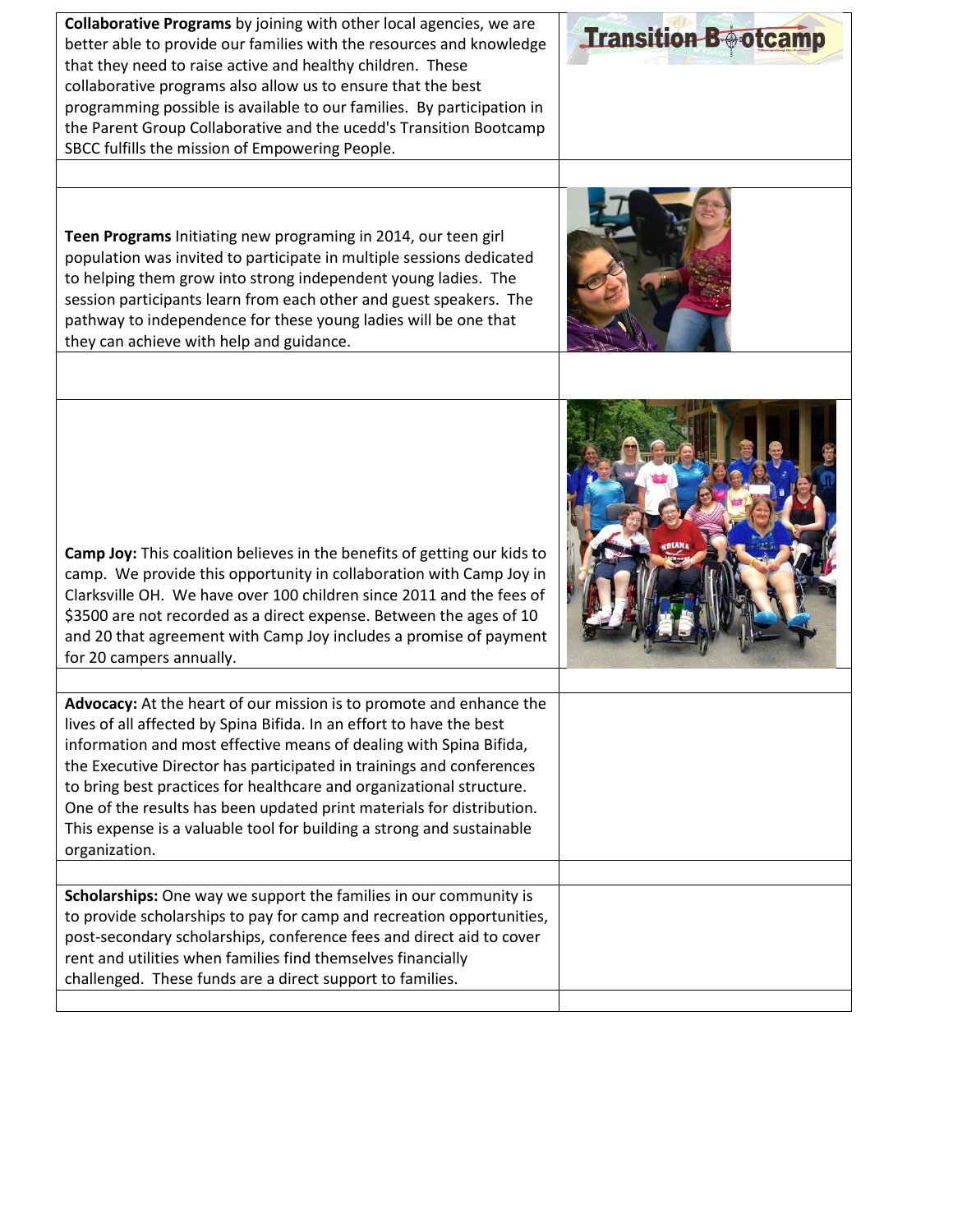| <b>Spina Bifida Coalition Of Cincinnati</b>   |              |  |
|-----------------------------------------------|--------------|--|
| <b>Balance Sheet</b>                          |              |  |
| As of December 31, 2015                       |              |  |
|                                               |              |  |
|                                               | <b>Total</b> |  |
| <b>ASSETS</b>                                 |              |  |
| <b>Current Assets</b>                         |              |  |
| <b>Bank Accounts</b>                          |              |  |
| 1001 Fifth Third Bank Operating Account       | \$61,355.12  |  |
| 1003 Fifth Third Bank Geier Account           | \$2,195.20   |  |
| <b>1031 UBS Unrestricted Investment</b>       | \$56,855.30  |  |
| 1034 UBS Post Secondary Scholarship           | \$24,223.32  |  |
| <b>Fund</b>                                   |              |  |
| <b>Total Bank Accounts</b>                    | \$144,628.94 |  |
| <b>Other current assets</b>                   |              |  |
| 1050 Securities Held for Disposition          | \$0.00       |  |
| <b>Total Other current assets</b>             | \$0.00       |  |
| <b>Total Current Assets</b>                   | \$144,628.94 |  |
| <b>Fixed Assets</b>                           |              |  |
| <b>1501 Furniture and Fixtures</b>            | \$8,151.71   |  |
| <b>1502 Accumulated Depreciation</b>          | $-57,139.91$ |  |
| <b>Total 1501 Furniture and Fixtures</b>      | \$1,011.80   |  |
| <b>Total Fixed Assets</b>                     | \$1,011.80   |  |
| <b>TOTAL ASSETS</b>                           | \$145,640.74 |  |
| <b>LIABILITIES AND EQUITY</b>                 |              |  |
| <b>Liabilities</b>                            |              |  |
| <b>Current Liabilities</b>                    |              |  |
| <b>Other Current Liabilities</b>              |              |  |
| 2150 Interfund Payable (Receivable)           | \$0.00       |  |
| <b>Total Other Current Liabilities</b>        | \$0.00       |  |
| <b>Total Current Liabilities</b>              | \$0.00       |  |
| <b>Total Liabilities</b>                      | \$0.00       |  |
| <b>Equity</b>                                 |              |  |
| 3000 Opening Balance Equity {3}               | \$0.00       |  |
| <b>3100 Unrestricted Net Assets</b>           | \$112,600.79 |  |
| <b>3200 Temporarily Restricted Net Assets</b> |              |  |
| 3234 Post Secondary Fund                      | \$24,585.13  |  |
| 3235 Henry Geier Driving Fund                 | \$2,695.20   |  |
| <b>Total 3200 Temporarily Restricted Net</b>  | \$27,280.33  |  |
| <b>Assets</b>                                 |              |  |
| <b>Net Income</b>                             | \$5,759.62   |  |
| <b>Total Equity</b>                           | \$145,640.74 |  |
| <b>TOTAL LIABILITIES AND EQUITY</b>           | \$145,640.74 |  |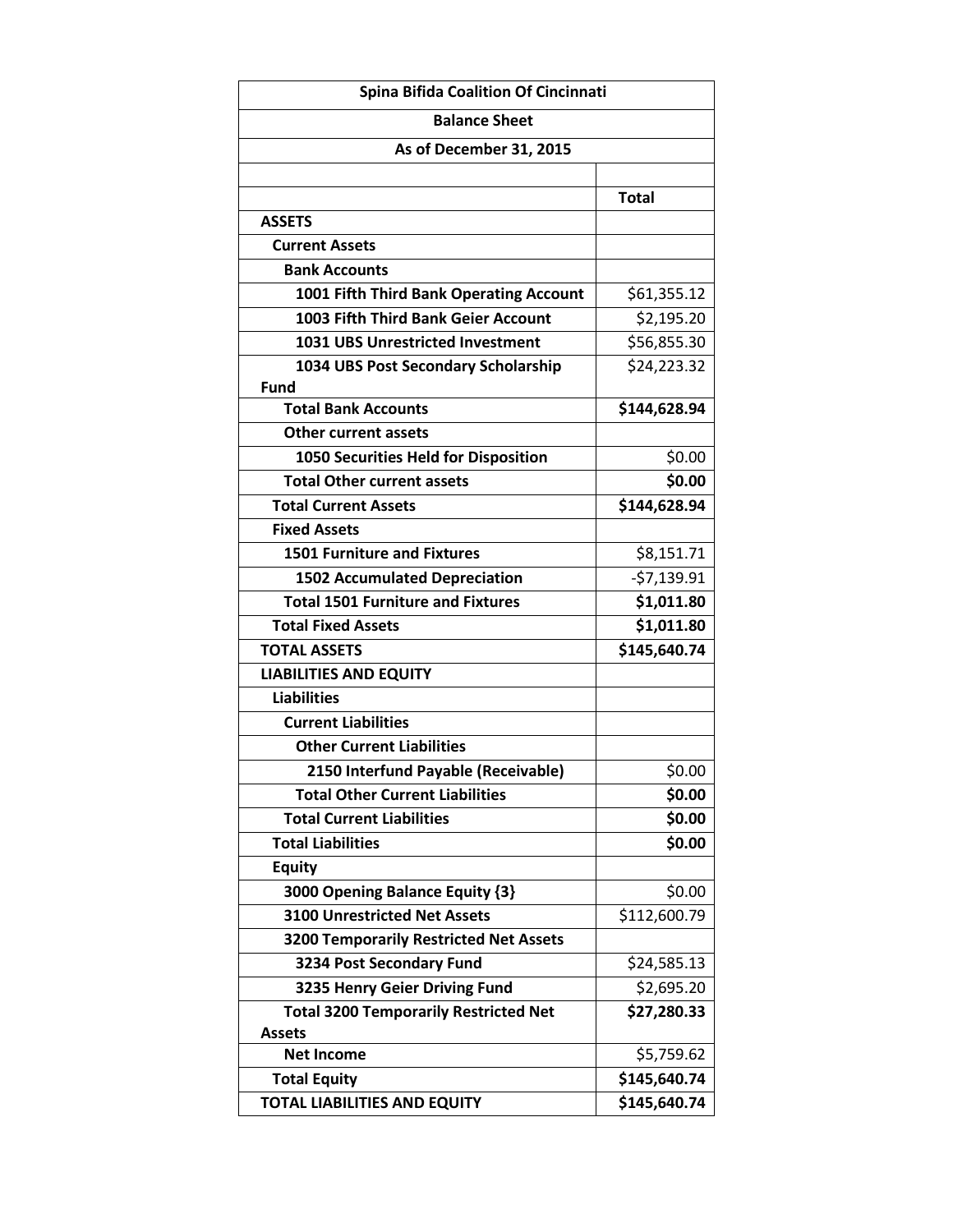| <b>Expenses</b>                    |                  |
|------------------------------------|------------------|
| <b>5000 Salaries</b>               | 44,363.92        |
| 5001 Payroll Tax & Workers         | 3,645.98         |
| Comp                               |                  |
| 5025 Accounting/Audit Fees         | 1,474.77         |
| 5040 Bank Fees                     | 2,878.08         |
| <b>5045 Consultant</b>             | 258.75           |
| <b>5060 Employee Training</b>      | 119.00           |
| 5061 Board Development             | 2,326.50         |
| <b>5076 Depreciation Expense</b>   | 674.56           |
| 5085 Insurance                     | 1,777.00         |
| 5105 Licenses & Fees               | 950.08           |
| <b>5115 Meetings Events</b>        | 8,980.22         |
| <b>5135 Postage Delivery</b>       | 2,769.79         |
| <b>5140 Printing Reproduction</b>  | 8,768.47         |
| <b>5150 Rent</b>                   | 7,264.77         |
| 5151 Scholarships & Awards         | 10,228.11        |
| <b>5152 Resource Materials</b>     | 3,985.64         |
| <b>5155 Organizational Support</b> | 800.00           |
| 5165 Supplies                      | 1,106.66         |
| 5175 Telephone                     | 2,403.63         |
| 5180 Travel - Staff                | 269.12           |
| 5195 Website Hosting               | 3,504.79         |
| <b>Total Expenses</b>              | \$<br>108,549.84 |
|                                    |                  |

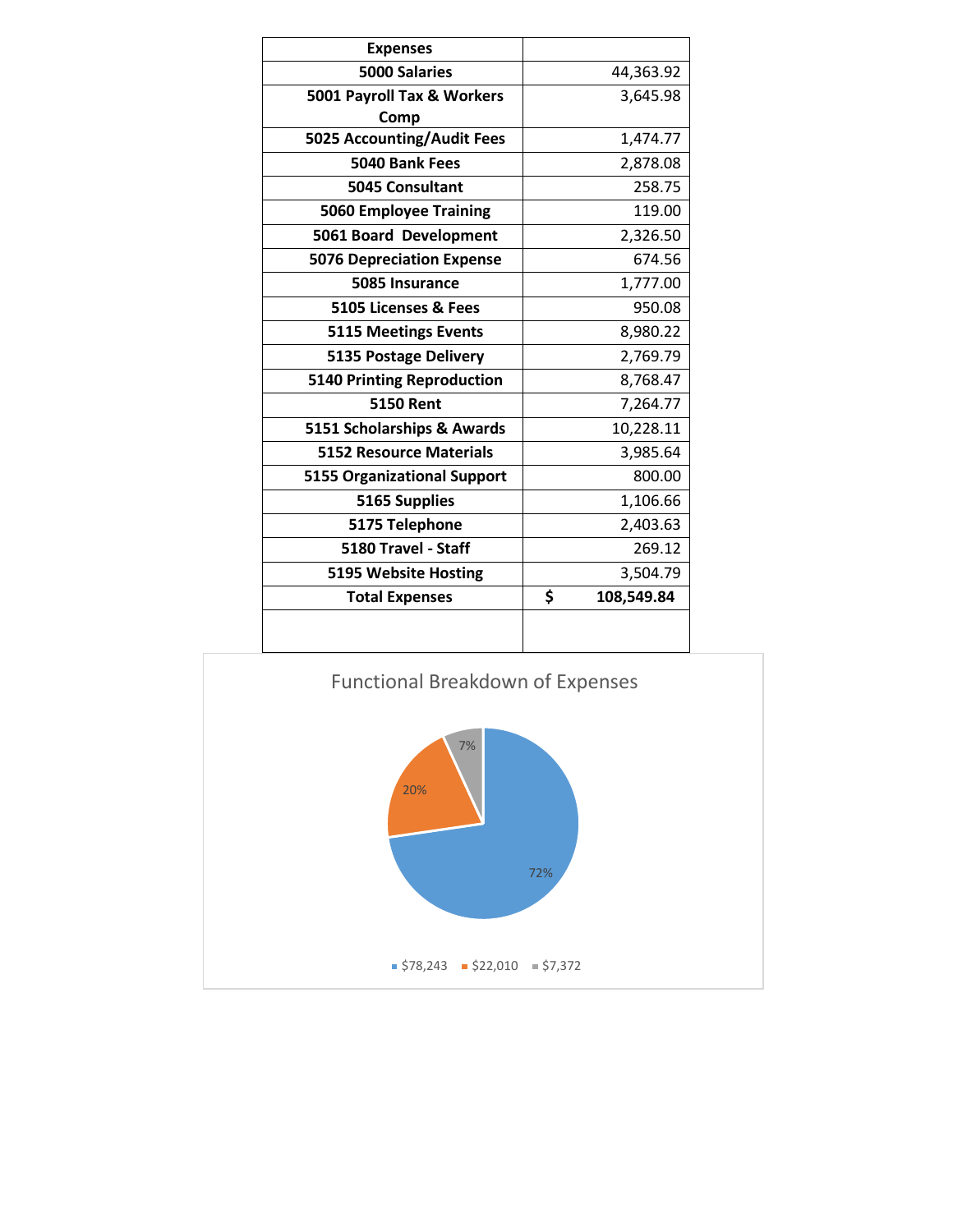| Income                               |                  |
|--------------------------------------|------------------|
| <b>4001 Individual Contributions</b> | 66,098.66        |
| 4002 Corporate Funds &               | 2,106.10         |
| <b>Donations</b>                     |                  |
| 4003 Grants                          | 3,500.00         |
| 4004 Program Fees and Sales          | 739.00           |
| 4005 Organization                    | 1,166.64         |
| <b>Contribution</b>                  |                  |
| 4006 Sponsorships                    | 31,377.35        |
| <b>4016 Matching Gifts</b>           | 1,735.00         |
| 4025 Scholarships                    | 500.00           |
| 4030 Memorials                       | 4,377.10         |
| 4031 Honorariums                     | 66.00            |
| 4040 Donated Goods &                 | 2,456.75         |
| <b>Services</b>                      |                  |
| 4105 Investment Income               | 3,432.82         |
| 4111 Unrealized Gain (Loss)          | -3,245.96        |
| <b>Total Income</b>                  | \$<br>114,309.46 |
|                                      |                  |

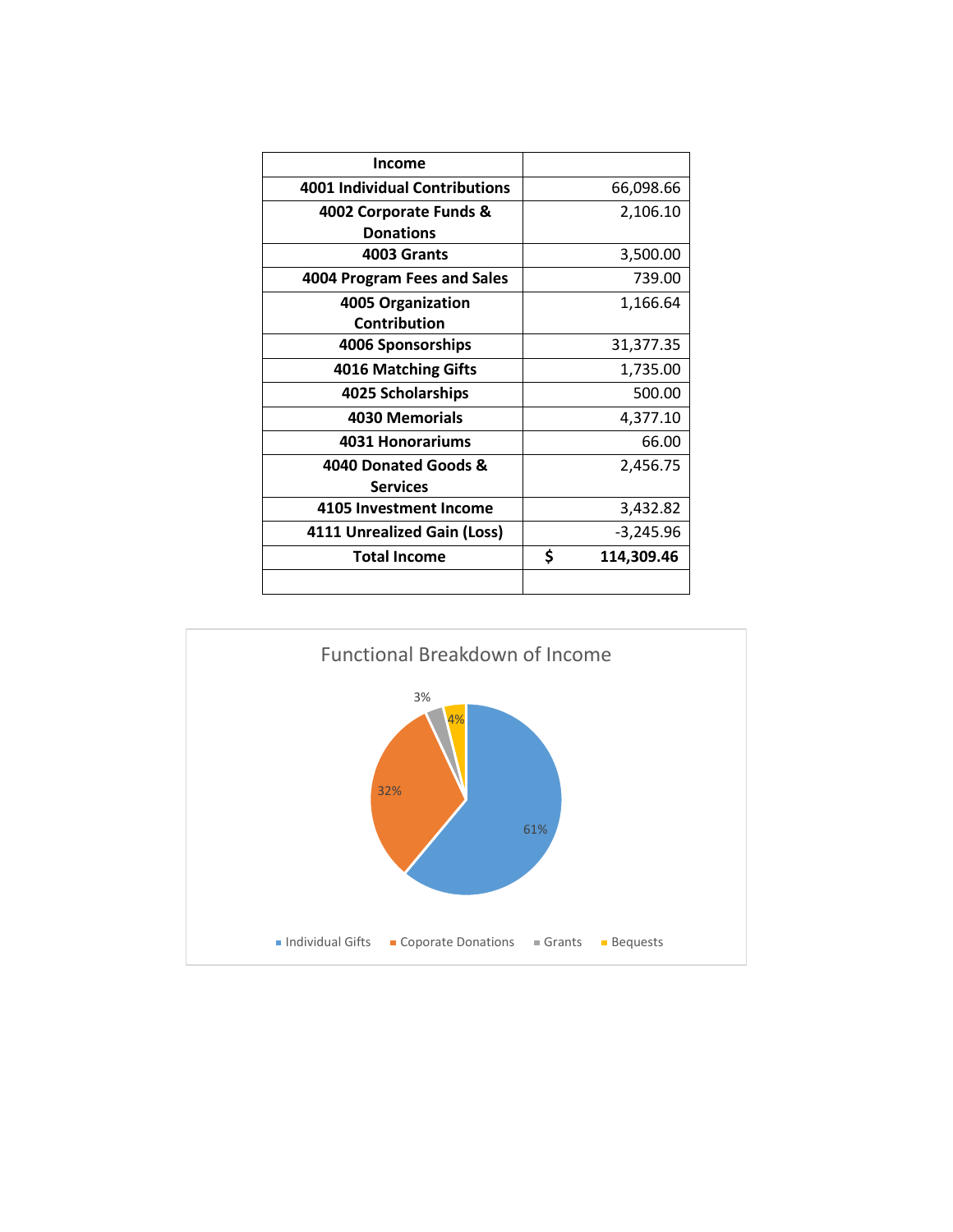

**734-845-0364 benjamin.byington@cchmc.o rg Cincinnati Children's Hospital Senior Research Compliance** 



513-608-3499 dburns@sbccincy.org

Program Director Executive Director for 9 years

Jessica Kahny

**Specialist**

812-577-0753 Term 2014 -2017



Boad Treasurer

937-886-0639 david.arvin#emcbc.doe.go v



Proctor and Gamble Marketing and Finance Term 2013-2016